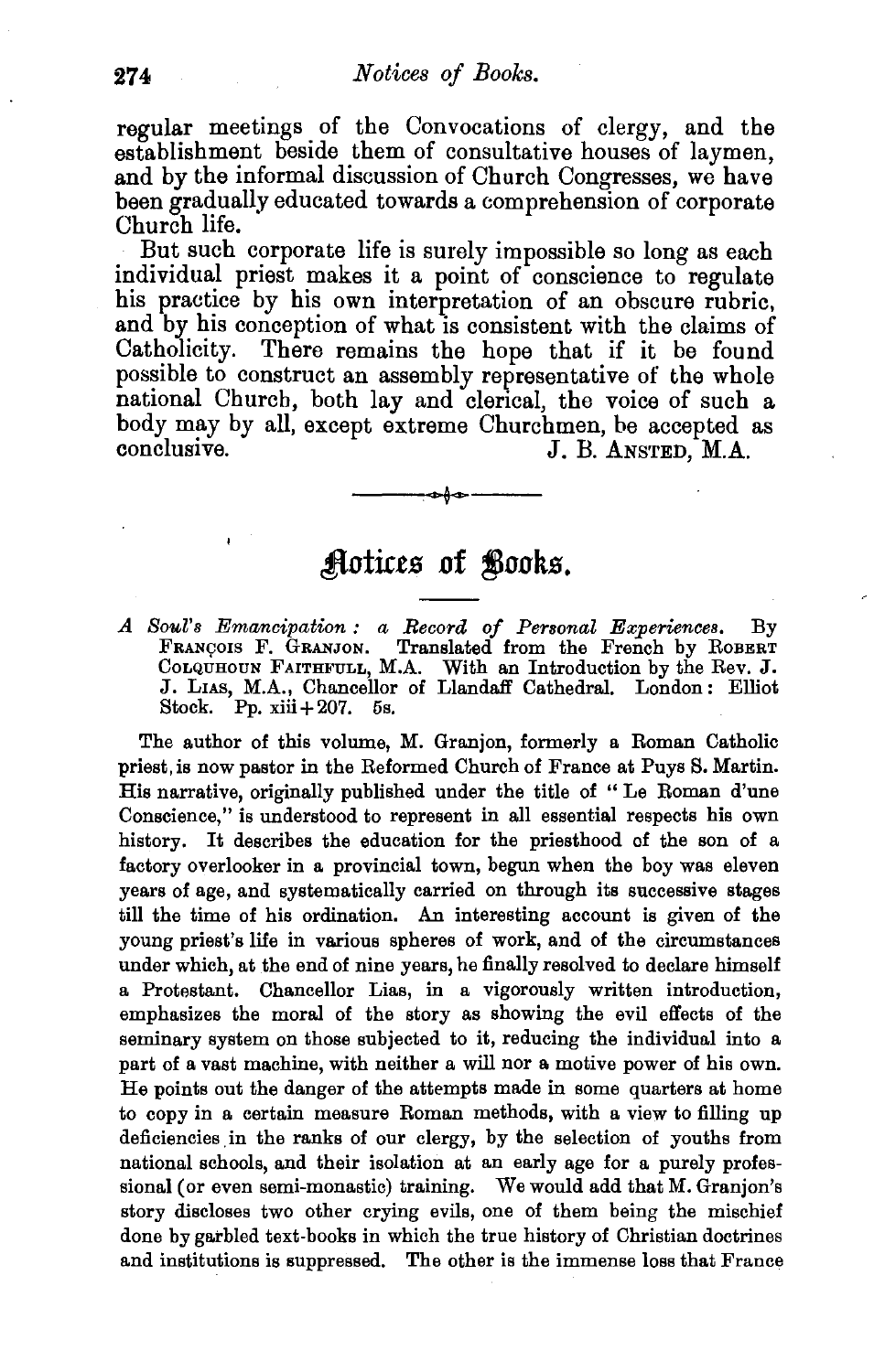has sustained in having no independent National Church, for the Roman Church in that country is to all intents and purposes a foreign tyranny, and those who would break with the Papacy are without a centre of unity round which they can rally. We agree with Chancellor Lias that there is a sad want of sympathy in England with Reform movements on the Continent, due partly to ignorance of the religious situation. The publication of this work should help to make the state of things better known.

## *Joh• Knox: his Ideas and Ideals.* By the Rev. JAMES STALKER, D.D., Professor of Church History, United Free College, Aberdeen. London : Hodder and Stoughton. Pp. viii  $+250$ . Price 6s.

The four hundredth anniversary of John Knox's birth, to be celebrated this year, cannot but reawaken interest in his life and work. Let us hope that the ecclesiastical disputes at present running high in Scotland will not interfere to mar the commemoration. Professor Stalker, in view of the event, has provided in the present volume a good popular account of the Reformer, based chiefly upon his own writings, a standard edition of which was published some fifty years ago by Dr. David Lang. Those who would really learn what manner of man he was must study him there. It is not generally known that Knox, who was in priest's Orders, refused the offer of an English bishopric made by Edward VI. His name appears with those of Grindal, Thomas Lever, and the martyr Bradford on the list of the King's chaplains in 1551. The earlier part of his life is shrouded in obscurity. He had already reached middle age when he came under the influence of George Wishart, his sympathy with the avengers of Wishart's death involving him in the fate of transportation to France and consignment to the galleys. After his escape he found shelter in England, then in Germany and Switzerland, and he was only able to settle down again in his native country in 1559, when he at once began to take a leading part in the settlement of the Reformation. Of the nobility and gentry belonging to the Protestant party, who were known as the lords of the congregation, few had ever been outside Scotland. The ministers of the Kirk were essentially parochial, and Knox's influence was largely due to the knowledge of the world he had acquired during his exile, as well as to his acquaintance with leading English and Continental Reformers. These advantages, added to his natural gifts and indomitable courage, rendered him a welcome ally. But in England he would have been a much smaller person, overshadowed by others ; neither would a Tudor Sovereign have endured to be addressed in the language he used to Mary Stuart. For the mission amongst his countrymen to which God called him he was eminently fitted, and it is remarkable that his real life- work extended over no more than fourteen year8. Dr. Stalker gives copious extracts from his writings, which are largely autobiographical, and these show him to have been no visionary, but a man full of faith and practical wisdom. Scotchmen of all classes may well do honour to his memory, for they owe him an immense debt, and others besides Scotch people may